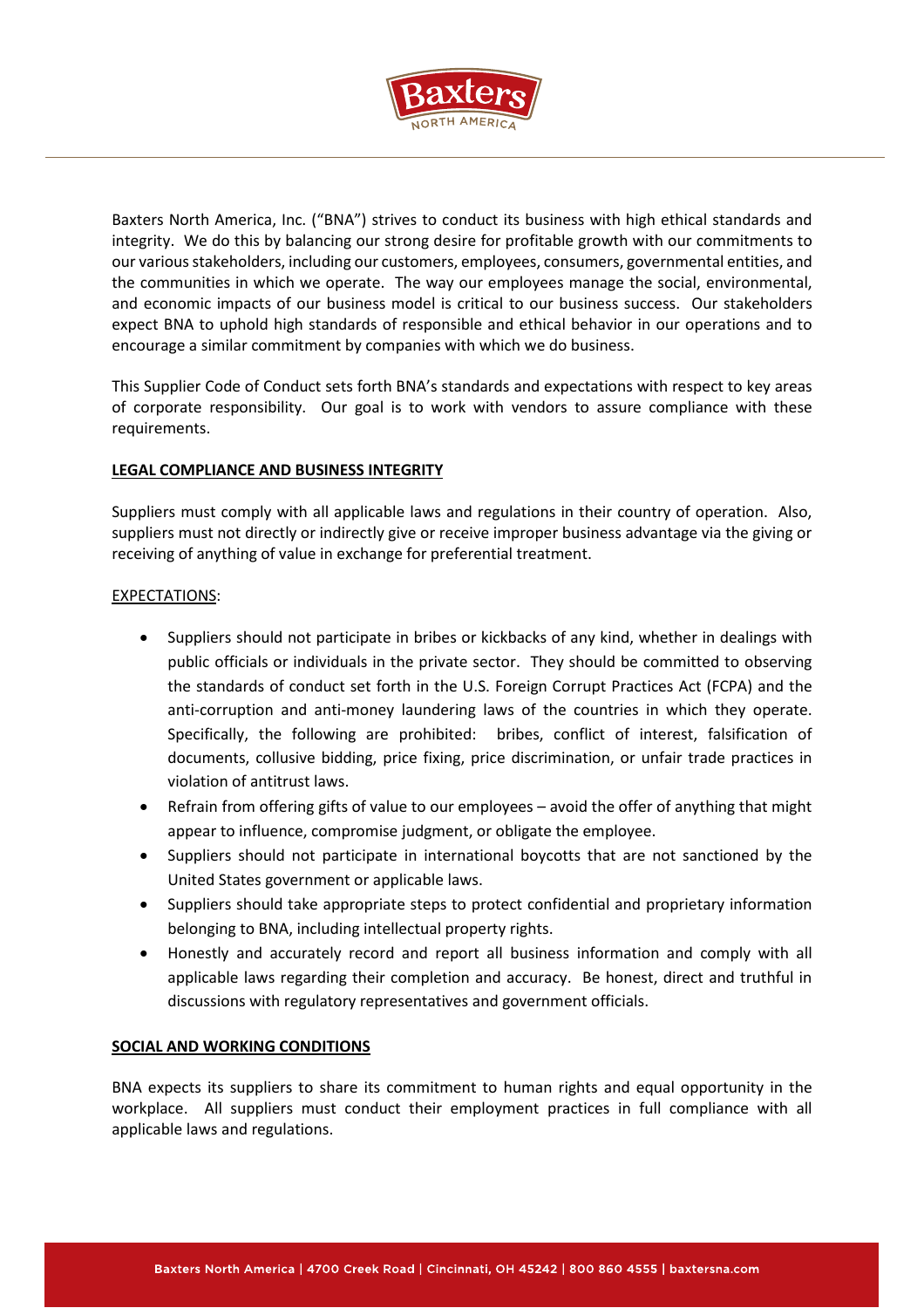

### **NON-DISCRIMINATION**

Supplier shall not discriminate in hiring, compensation, training, advancement or promotion, termination, retirement, or any other employment practice based on race, color, national origin, gender, gender identity, sexual orientation, military status, religion, age, marital or pregnancy status, disability, or any other characteristic other than the worker's ability to perform the job. Supplier shall treat workers with respect and dignity. Supplier shall not subject workers to corporal punishment, or physical, verbal, sexual, or psychological abuse or harassment. Supplier must not condone or tolerate such behavior by its employees, officers, directors, or subcontractors.

## **FREEDOM OF ASSOCIATION**

Suppliers should respect employees' right to freedom of association including the right to collectively bargain, consistent with local laws and ensure that all employee relationships are of a voluntary nature.

## EXPECTATIONS:

- Respect employees' right to freedom of association (including the right to collectively bargain).
- Ensure that workers have access to work-related documents. Suppliers should not require lodging "deposits", hold employee identity or immigration papers or destroy/conceal/confiscate workers' documents.
- Suppliers should provide confidential channels for employees to raise grievances, and records should be maintained of any such grievances.

### **CHILD LABOR**

BNA expects its suppliers and their subcontractors to not use Child Labor, as defined by federal and state regulations and international standards.

### EXPECTATIONS:

- A supplier cannot employ anyone under the age of 15, under the age for completing compulsory education, or under the legal minimum working age for employment – whichever is higher.
- Workers under the age of 18 cannot perform hazardous work and may be restricted from night work, with consideration given to educational needs.
- Children should not be kept from school to work on a farm.
- Children should not carry heavy loads that harm their physical development.
- Children should not be present on a farm while farm chemicals are applied.
- Trafficking of children or forcing children to work is prohibited.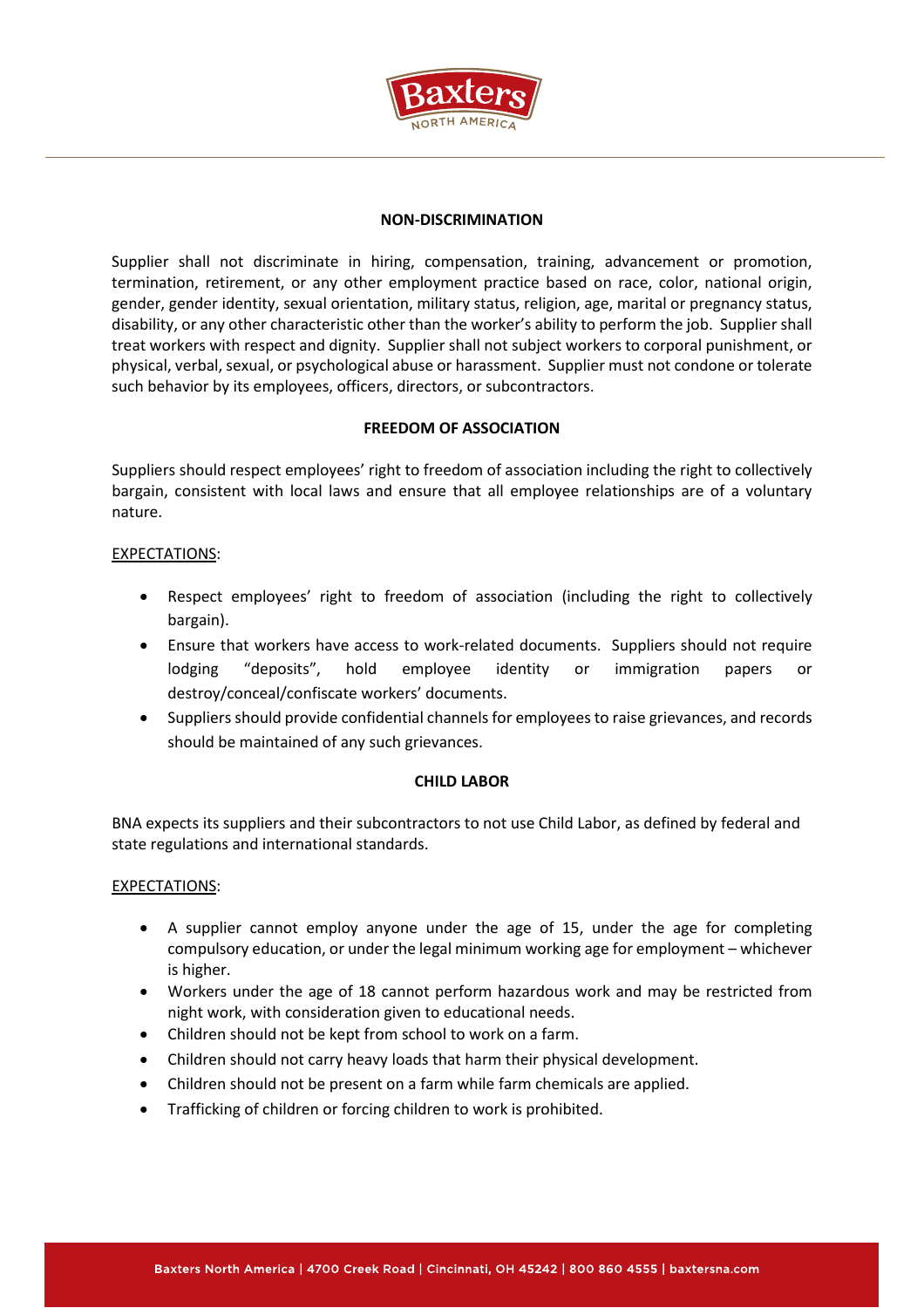

# **FORCED/PRISON LABOR**

Suppliers must not utilize or benefit in any way from forced or compulsory labor, including any forms of slavery, nor utilize factories or subcontractors that force unpaid labor. The recruitment, transportation, transfer, harboring or receipt of persons, by means of the threat or use of force, coercion or other means, for the purpose of exploiting them is prohibited.

### **WORKING HOURS AND WAGES**

Suppliers should provide wages at least equal to the applicable legal minimum wage and any associated statutory benefits. If there is no legal minimum wage, suppliers must ensure that wages are at least comparable to those at similar companies in the local area or to prevailing industry norms. Working hours should reflect applicable legal norms and overtime hours should be paid at the legally mandated premium or at least at the same rate as regular hours worked if there is no mandated premium.

## EXPECTATIONS:

- Suppliers must comply with applicable laws regarding working and overtime hours.
- Regularly, except for operational circumstances, suppliers should provide employees with at least one day off following six consecutive workdays.
- Total working hours must be within the allowable limit under applicable law or agreement.
- Suppliers must comply with legal minimum wage laws and regulations, and overtime hours must be paid at the legally mandated premium.
- Accurate written records of employees' regular and overtime hours should be maintained.
- If using third-party recruitment agencies, suppliers must ensure that these agencies are compliant with this Code of Conduct as well.

### **HEALTH AND SAFETY**

The supplier must provide employees with a safe and healthy working environment for all employees that includes appropriate controls, safety procedures, preventative maintenance, and protective equipment. Practices must comply with all relevant local and national laws, codes and regulations.

### EXPECTATIONS:

- Safety and health procedures must comply with all relevant local and national laws, codes and regulations.
- Suppliers should not engage in physical discipline, abuse or intimidation.
- Records of health and safety trainings, accidents and injuries at the workplace should be maintained.
- Suppliers must train employees on emergency evacuation procedures.
- If applicable, suppliers must ensure dormitories are clean, well maintained, and in compliance with safety regulations.
- Suppliers should prohibit the use, possession and distribution of illegal drugs while on company-controlled property.